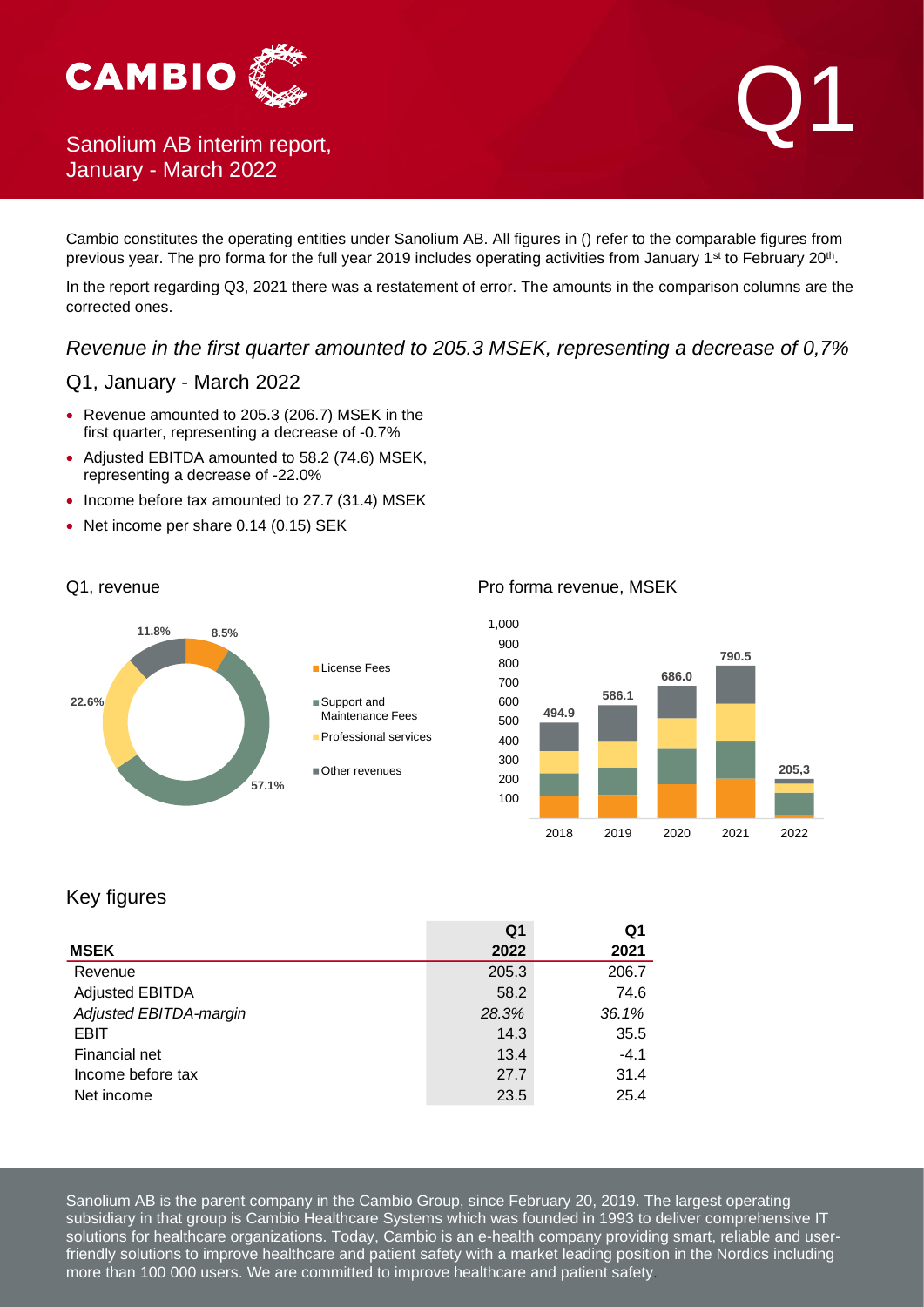### CEO's Comments

*The increased demand for our solutions reflects the need for increased digitalization in health- and social-care. The Nordic regions and municipalities need to invest more in IT than they have done historically. Cambio has the products and services to bridge the technical gap that the regions and municipalities face, and to enable tomorrow's health- and social-care. Together with our customers we contribute to a better and healthier society.*

### About Cambio

Cambio is well positioned to become the Nordic leader within eHealth. Today we principally serve Nordic regions and municipalities by delivering their core healthcare IT system.

The constantly growing and aging population creates a need for increased productivity and efficiency in health- and social-care and in a world with limited resources this can be achieved by increased digitalization.

The growing gap between the available technologies and the technical solutions used by healthcare providers today can and will be bridged through Cambio's solutions.

### About first quarter

We continue to make solid progress across the organisation and are now very focused on improving Cambio's strategic focus, operational efficiency and productivity. During the quarter we announced a new organizational structure that came into effect on the 1st of April 2022. The new structure aims to drive transparency, efficiency and scalability as we continue to drive our transformation towards a full stack eHealth Service Provider. The biggest changes/additions have been the creation of a product division, consolidation of our smaller business units in an incubator structure and the streamlining of our Product & Technology division. Cambio is now positioned well to continue to focus on strengthening the partnerships with our customers to support them in their important work in the healthand social care sectors and to become even more efficient. We are finally from a customer interaction perspective well out of the Covid-19 era where we are now back to normal commercial activities.



Rami Avidan, CEO



.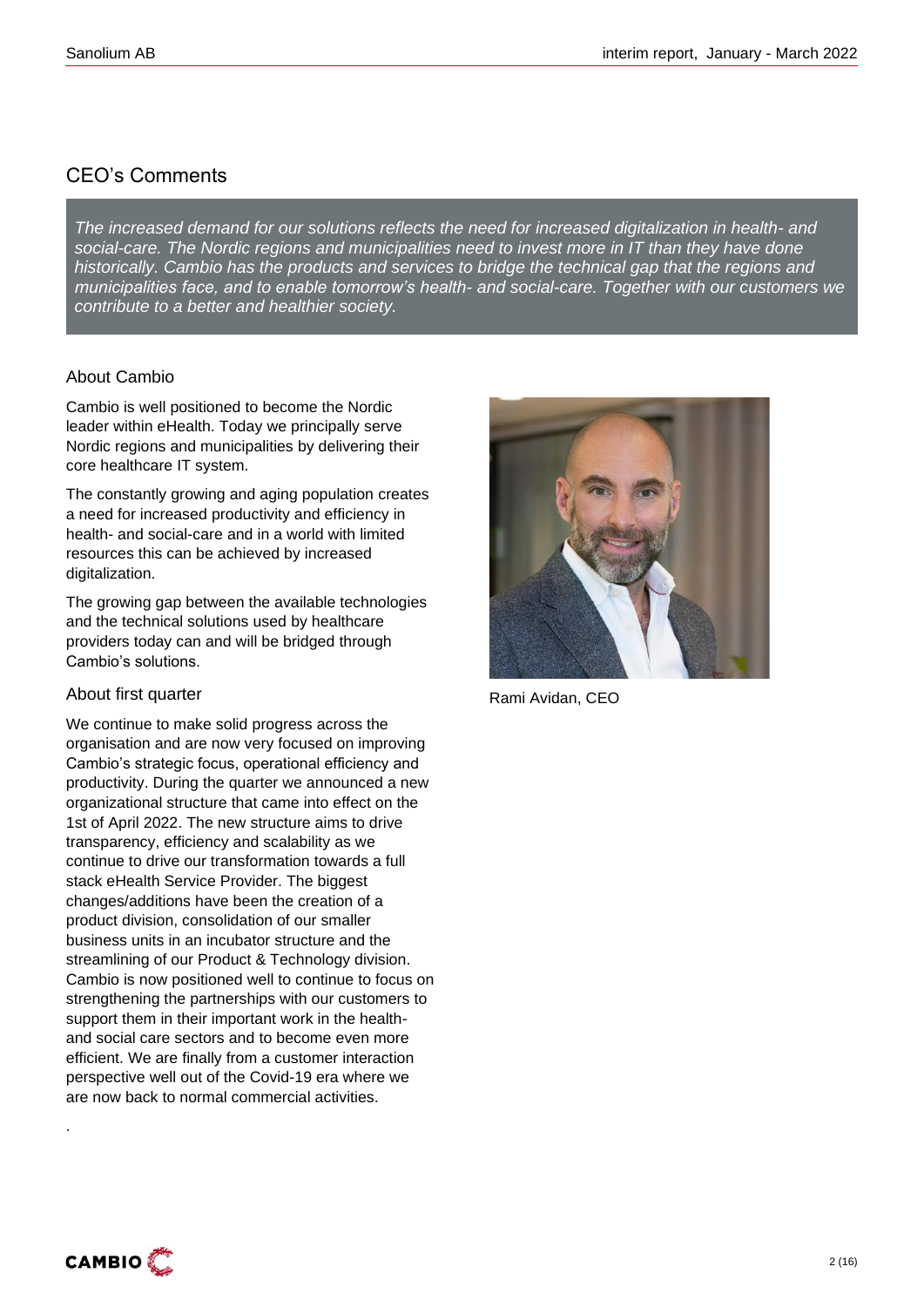### First quarter

Revenue in the first quarter amounted to 205.3 (206.7) MSEK, representing a decrease of -0.7%. Support and maintenance fees constitute the largest share of the revenue. License revenue and Professional Services revenue are attributable to the development of the existing product as well as the Sussa project.

Adjusted EBITDA in the first quarter amounted to 58.2 (74.6) MSEK resulting in an adjusted EBITDA margin of 28.3 (36.1) %.

Employee related expenses amounted to 111.6 (105.3) MSEK, representing an increase of 6.0 %. The number of full time equivalents (FTE) was 742 at the end of the first quarter, a decrease of 3.1 % from the comparable figure last year. Of these 306 were women.

Depreciation and amortization amounted to 38.4 MSEK, of which 27.8 MSEK relates to amortization of intangible assets linked to M&A activities, 5.1 MSEK refers to financial leases and 4.9 MSEK refers to amortization of capitalized R&D. The remaining depreciation of tangible assets amounted to 0.6 MSEK.

Non-recurring items amounted to 5.5 MSEK, consisting of 1.1 MSEK relating to organizational adjustments, 1.2 to change of ERP system and 3.2 to other.

### Significant events

No significant events to report in the first quarter.



The global trend of a constantly growing and aging population is driving the need to invest in health- and socialcare, especially in technologies that drives patient security, scalability and efficiencies to allow for a redistribution of funds towards value accretive areas within the social and healthcare sectors. In a world with limited resources these areas of care face increasing pressure to become more productive and efficient, resulting in a greater demand for digitization. A key pillar of the digital transformation is communication and in particular the way in which health- and social-care institutions interact. A solid flexible yet stable IT infrastructure is key to the development of a future-proof way of working.

Today there is a sizeable gap between the available technologies and the technical solutions used by health- and social-care organizations. Cambio's solutions address that technology gap, resulting in a strong and sustainable demand for our offerings on a global scale.

### Liquid funds and cash conversion

At the end of the first quarter, Cambio's cash amounted to 252.1 MSEK. Additionally, Cambio has a non-utilized credit facility amounting to 100.0 MSEK.

Cambio's strong cash conversion is driven by maintenance fees invoiced one year in advance. Since most of the invoices are issued in the fourth quarter of each year, a quarterly comparison of Cambio's cash conversion does not provide a fair comparison.

Beginning of May, Sanolium AB (publ) successfully issued subsequent senior secured bonds of an amount of 300 MSEK under its existing framework of SEK 1bn. After the subsequent bond issue, bonds corresponding to a total of 800 MSEK are outstanding. The issue price was 101.25% of par amount. The subsequent bonds are due in





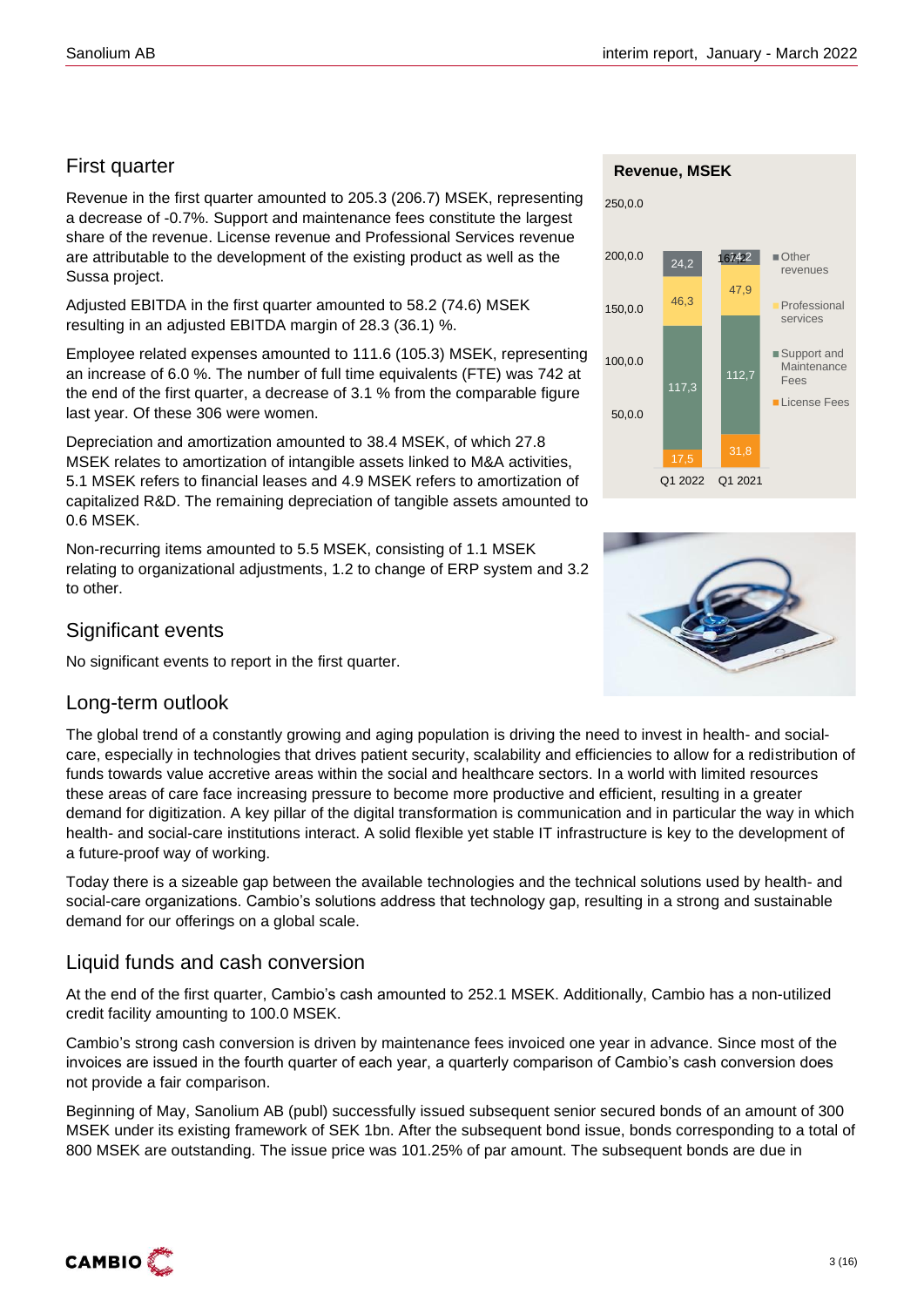September 2024 and carry a floating interest rate of STIBOR 3m + 4.25 per cent. The Company intends to list the subsequent bonds on Nasdaq Stockholm.

### Leverage

At the end of the first quarter the leverage amounted to 2.4 x LTM Q1-22 EBITDA. The leverage is calculated according to the table on the right. This calculation is in line with the definitions agreed in the existing bond terms.

### Balance sheet

Cambio's fixed assets amount to 80.5% of total assets and of which 93.6 % refer to intangible assets subject to impairment tests. Management believes that these assets provide for a solid foundation to drive future profitability and growth.

The external interest-bearing debts amounted to 606.4 MSEK, of which 498.4 MSEK relates to an utilized bond facility and 108.0 MSEK relates to a financial lease liability under IFRS 16.

The Senior Secured 500 MSEK bond rolls with a 3-months-STIBOR + 4.25%. In order to reduce that exposure Sanolium AB has entered into an Interest Rate Cap Transaction. In conjunction to that Sanolium AB has secured the floating part of the interest on half of the bond value, 250 MSEK, to a maximum of 0.188%. The termination date of this derivative is March 2023.

### Products and technology

Cambio's vision is to enable tomorrow's healthcare today. This will be achieved in close partnership and cooperation with the regions, municipalities and private companies and with continued investments in innovation and technology to further strengthen our product offering.

Cambio COSMIC, is a healthcare information system used in university hospitals, primary care clinics and community care homes. Cambio COSMIC is built on a modern proprietary platform with a wide range of associated subsystems and modules supporting various healthcare disciplines.

Cambio VIVA is used in municipalities. It is an operating system used to coordinate the activities and processes of social services, healthcare and care professionals. VIVA's proprietary platform enables a digital working environment supporting work processes and organizational developments and changes.

In addition to these two major product categories, Cambio offers other connected services and solutions. Cambio is also preparing and planning to deliver Managed Service offering in the future.

#### **Leverage, MSEK**

| Liability                         | 498.4 |
|-----------------------------------|-------|
| Financial lease K3                | 2.2   |
| Cash                              | 254.0 |
| 80 percent of deferred income     | 0.O   |
| Net debt (Liability-surplus cash) | 754.6 |
| Applicable LTM EBITDA             | 208.3 |
| Leverage (Net debt/EBITDA)        | 24    |

#### **Balance sheet**





*Cambio COSMIC health care information system. Improving the efficiency of daily tasks and patient outcomes for users..*

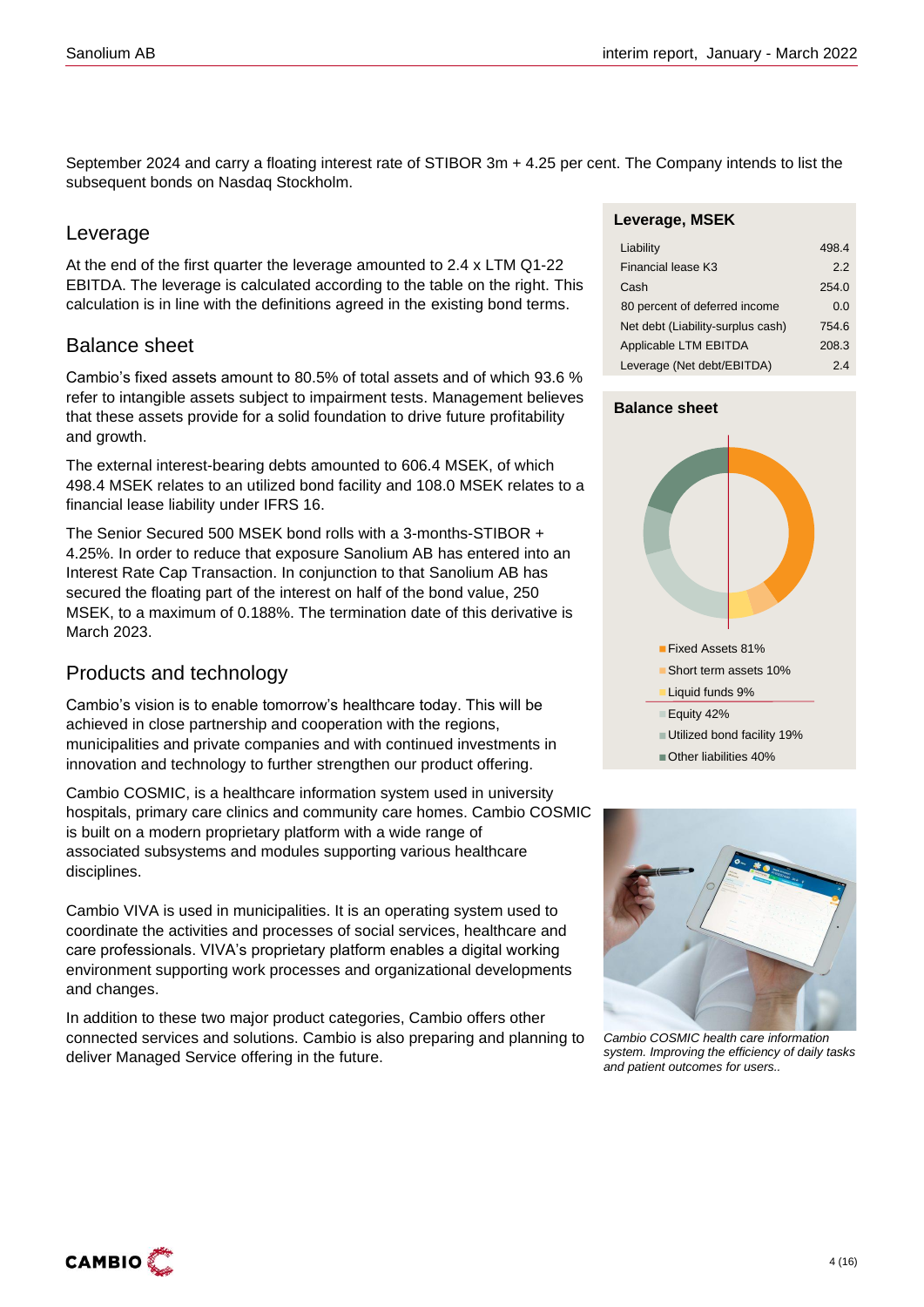### **Customers**

Following the newly agreed contract with the option regions within the Sussa customer group Cambio will now cover 17 out of 21 regions in Sweden. This means Cambio will cover 46% of the Swedish population and 51% of the end users.

Today, Cambio has active users in 8 out of 21 regions in Sweden. Cambio VIVA covers 39 out of the 290 municipalities in Sweden.

The ambition is to increase the number of customers and to increase the depth and breadth of our product offering so that end users benefit from as much support as possible. In Denmark and the UK, Cambio offers a wide range of products and our ambition is to reach more end users with relevant offerings over time.

### **Sustainability**

Cambio's business model is built on accelerating sustainability in organizations within health- and social-care. Cambio's sustainability report is published on www.cambiogroup.com under Investor Relations.

### Market and legislation

The market for delivering e-Health software services is regulated by the Medical Device Directive MDD 93/42/EEC. This regulation will be replaced in 2021 by the Medical Device Regulation MDR 2017/45.

Almost all tenders ask for a certified Quality Management System, an active Environmental work, and an active Information Security Work. Cambio has the most relevant ISO certifications for the business, such as ISO 9001, 14001, 20000 and 27001.

Most of our customers are publicly financed organizations that are subject to rules and regulations regarding public tender processes. In conjunction with this Cambio needs to be fully aware of those formal processes and act within those frameworks.

Cambio is fully compliant with GDPR and the way in which personal information is handled.

### Risks

The group's operations are exposed to a number of financial risks such as market risks (currency risk and interest risk), credit risk and liquidity risk. The group aims to minimize potential adverse effects of these risks on the group's financial performance.

The group's exposure to currency risk consists primarily of transactions taking place in foreign currencies between subsidiaries of Cambio. The company does not use derivative instruments in order to reduce currency risks at present.

Since Sanolium AB in September 2019 issued a senior secured bond for a total amount of 500 MSEK, the company is exposed to interest rate trends. The bond terms give the investors a yield of STIBOR 3M +4.25%. In order to reduce that exposure Sanolium AB has entered into an Interest Rate Cap Transaction with DNB BANK ASA. The implication of the transaction is that Sanolium AB has secured the floating part of the interest on half of the bond value, 250 MSEK, to a maximum of 0.188%. The termination date of the derivative is 26-03-2023. The derivative is valued at fair value according to a technique based on fully observable market information.

For a more detailed description of the risks mentioned above and other risks and uncertainties, please refer to the Annual Report 2021.



## **17 of 21 regions**

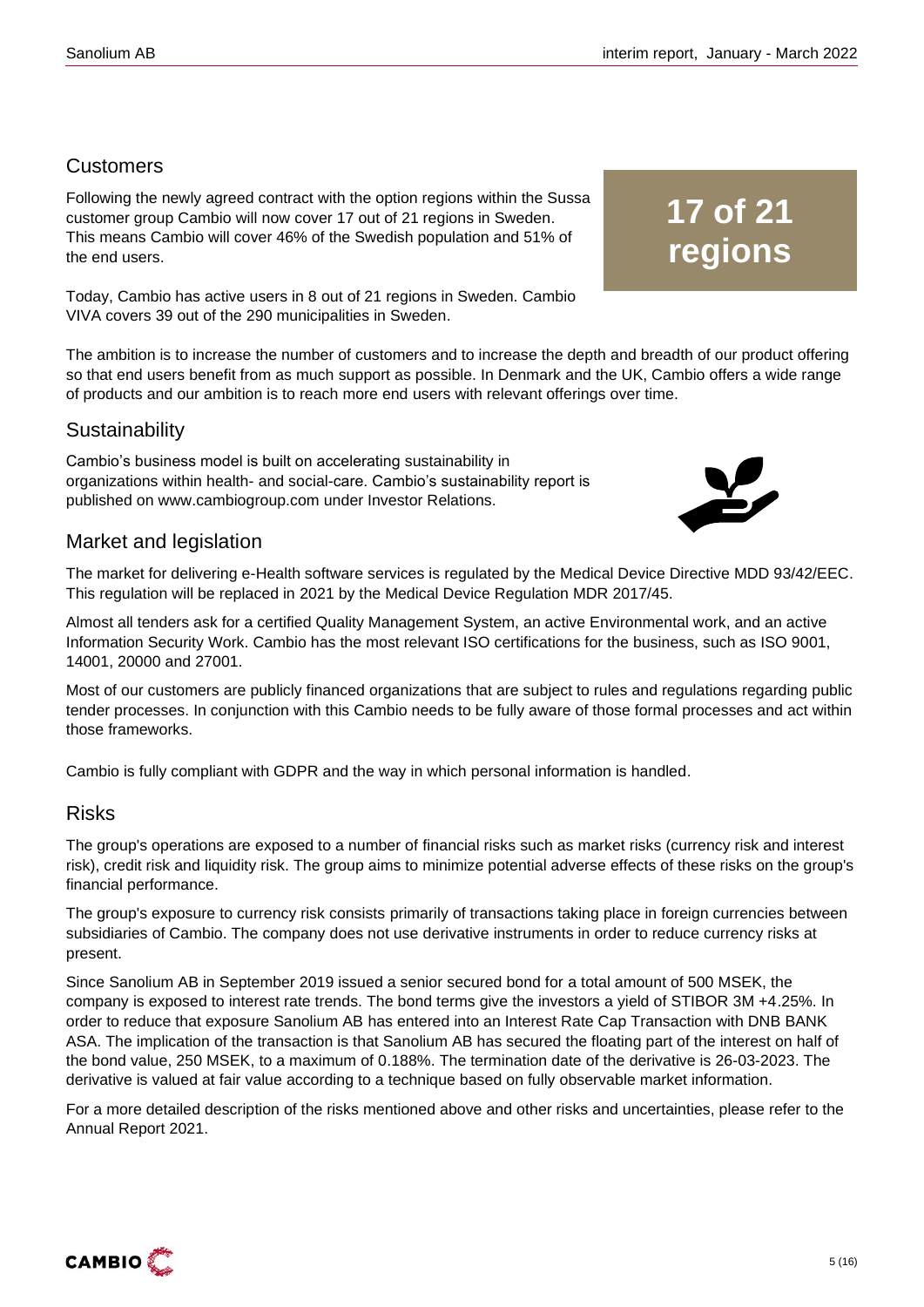### Transactions with related parties

Sanolium AB is the senior parent company in the group. Related parties consist of all subsidiaries and senior executives in the group and their Related parties. Transactions take place on market terms.

The extent and nature of transactions with related parties in the period is consistent with previous year's transactions with related parties, as described in the 2021 annual report.

This interim report has not been subject to external audit.

Stockholm, 31 May 2022

Rami Avidan

CEO

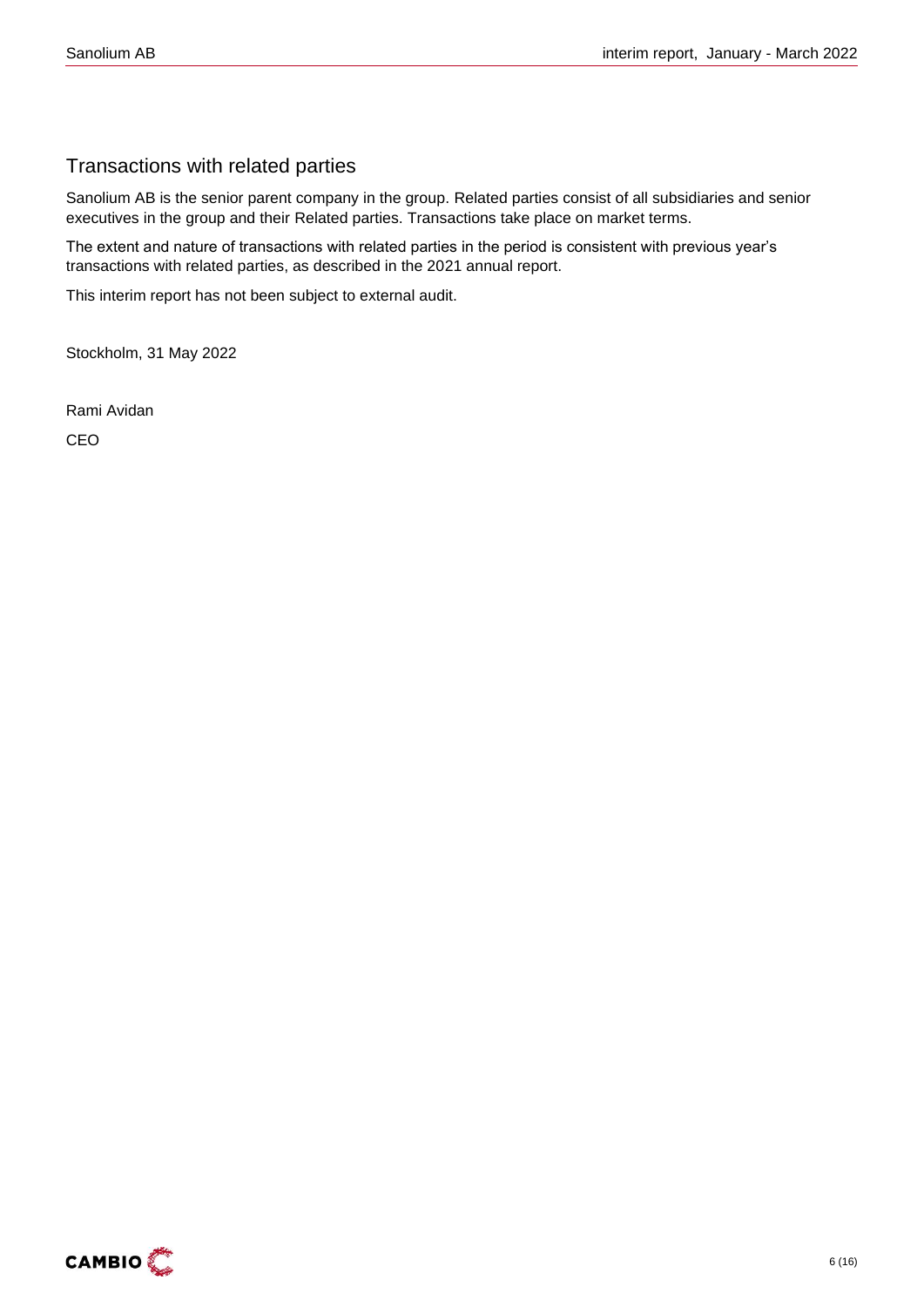### Consolidated income statement

|                                 | Q1       | Q1       |
|---------------------------------|----------|----------|
| <b>MSEK</b>                     | 2022     | 2021     |
| License revenue                 | 17.5     | 31.8     |
| Maintenance revenue             | 117.3    | 112.8    |
| <b>Professional services</b>    | 46.3     | 48.0     |
| Other revenue                   | 24.2     | 14.1     |
| Revenue                         | 205.3    | 206.7    |
|                                 |          |          |
| Cost of services provided       | $-21.4$  | $-17.1$  |
| <b>Gross profit</b>             | 183.9    | 189.6    |
| Employee related expenses       | $-111.6$ | $-105.3$ |
| <b>Facilities</b>               | $-2.2$   | $-1.5$   |
| Marketing                       | $-0.9$   | $-0.5$   |
| Travel                          | $-0.9$   | $-0.2$   |
|                                 |          |          |
| Other expenses                  | $-10.1$  | $-7.5$   |
| <b>Total operating expenses</b> | $-125.7$ | $-115.0$ |
| <b>Adjusted EBITDA</b>          | 58.2     | 74.6     |
| Depreciation                    | $-38.4$  | $-37.5$  |
| <b>Adjusted EBIT</b>            | 19.8     | 37.1     |
| Non recurring items             | $-5.5$   | $-1.6$   |
| <b>EBIT</b>                     | 14.3     | 35.5     |
| Financial income                | 21.2     | 3.2      |
| Financial expenses              | $-7.8$   | $-7.3$   |
| Income before tax               | 27.7     | 31.4     |
| Tax                             | $-4.2$   | $-6.0$   |
| <b>Net Income</b>               | 23.5     | 25.4     |

### Consolidated statement of Comprehensive income

|                                                        | Q <sub>1</sub> | Q1     |
|--------------------------------------------------------|----------------|--------|
| <b>MSEK</b>                                            | 2022           | 2021   |
| <b>Net Income/loss</b>                                 | 23.5           | 25.4   |
| Exchange differences in translating foreign operations | $-16.6$        | $-0.9$ |
| Total comprehensive income for the period              | 6.9            | 24.5   |
| Total comprehensive income attributable to:            |                |        |
| Equity holders of the parent company                   | 6.9            | 24.5   |
| Non controlling interest                               | <b>NA</b>      | NА     |
|                                                        |                |        |

**Financial income during the first quarter 2022 contains un unrealized currency gain of 21,2 MSEK due to a substantial increase in the USD exchange rate towards the LKR rate.**

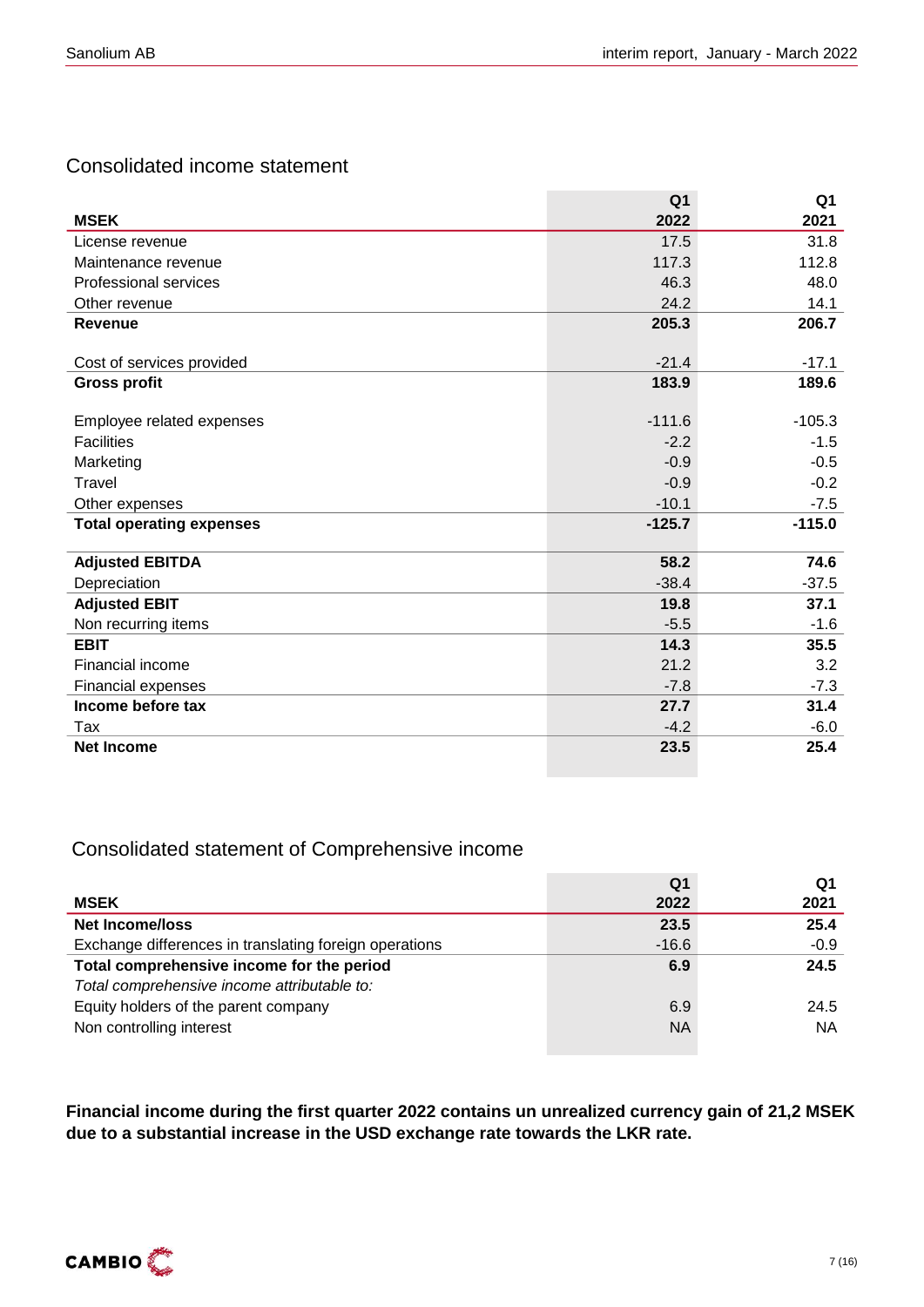Non-Recurring items relating to:

|                                  | Q1     | Q1     |
|----------------------------------|--------|--------|
| <b>MSEK</b>                      | 2022   | 2021   |
| New ERP system                   | $-1.2$ | $-1.1$ |
| Organizational adjustments       | $-1.1$ |        |
| Other                            | $-3.2$ | -0.5   |
| <b>Total non-recurring items</b> | $-5.5$ | $-1.6$ |



*The app Min Hälsa contains all information a patient would need in relation with healthcare.* 

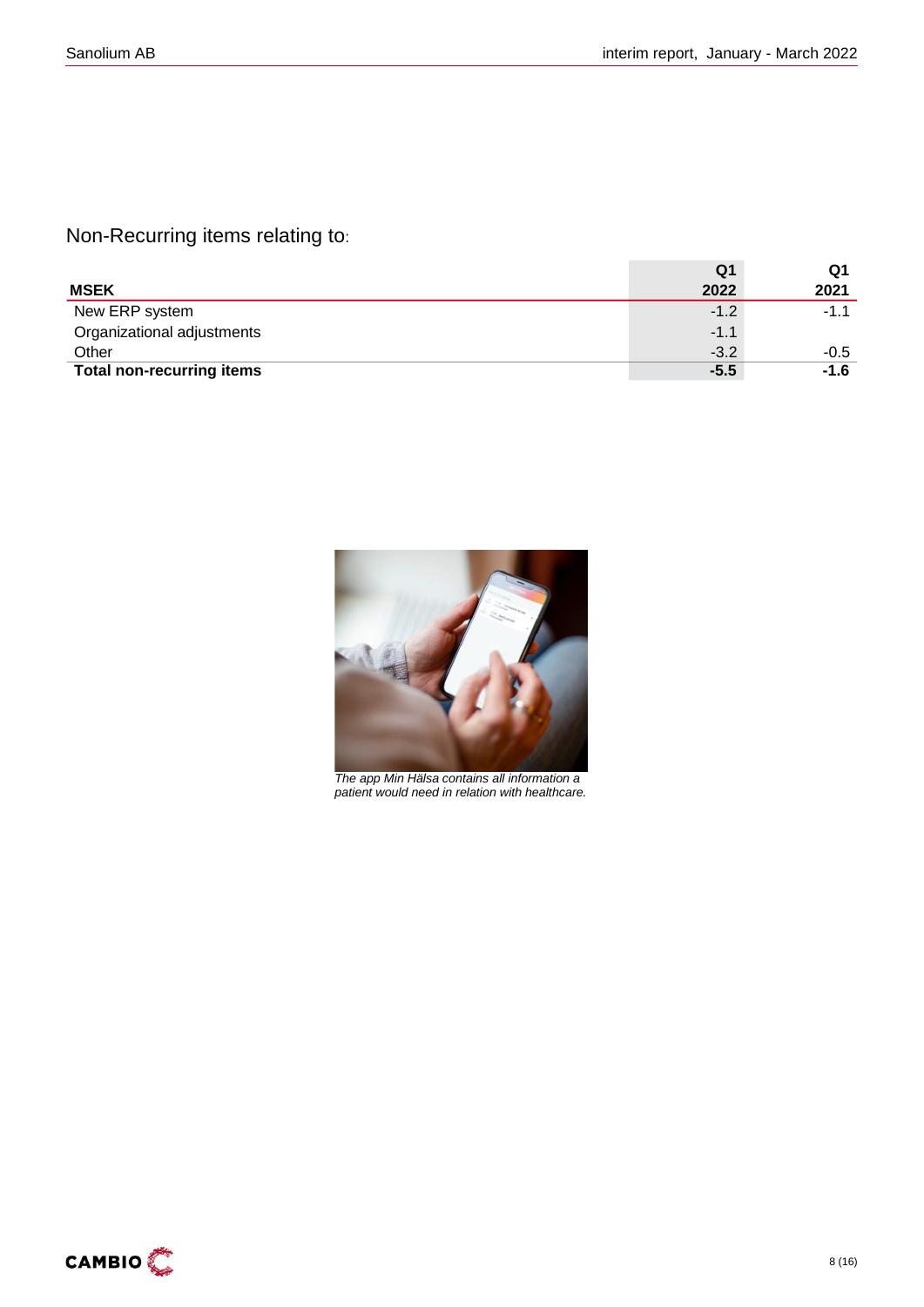### Consolidated Balance Sheet

| <b>MSEK</b>                                              | 2022-03-31    | 2021-12-31    |
|----------------------------------------------------------|---------------|---------------|
| <b>Fixed Assets</b>                                      |               |               |
| Intangible assets                                        | 2,027.9       | 2,027.2       |
| Tangible assets                                          | 29.6          | 23.4          |
| Right-of-use assets                                      | 106.9         | 33.5          |
| <b>Financial assets</b>                                  | 3.1           | 4.2           |
| <b>Total Fixed Assets</b>                                | 2,167.5       | 2,088.3       |
|                                                          |               |               |
| <b>Current Assets</b>                                    |               |               |
| Inventory                                                | 0.2           | 0.3           |
| Contract assets                                          | 166.8         | 135.2         |
| Accounts receivables                                     | 61.0          | 129.2         |
| Other receivables                                        | 7.2           | 7.3           |
| Tax receivables                                          | 3.0           | 1.4           |
| Prepaid expenses and accrued income                      | 34.0          | 23.7          |
| Cash and cash equivalents                                | 252.1         | 413.0         |
| <b>Total Current Assets</b>                              | 524.3         | 710.2         |
| <b>Total Assets</b>                                      | 2,691.8       | 2,798.5       |
|                                                          |               |               |
| Equity                                                   |               |               |
| Share capital                                            | 1.7           | 1.7           |
| Other equity including net income for the financial year | 1,121.3       | 1,114.4       |
| <b>Total Equity</b>                                      | 1,123.0       | 1,116.1       |
|                                                          |               |               |
| Non-current liabilities                                  |               |               |
| Pension obligations<br>Bond loan                         | 10.9<br>498.4 | 16.1<br>548.2 |
| Lease liabilities                                        | 84.2          | 23.0          |
| Deferred tax liabilities                                 | 335.4         | 334.2         |
| <b>Total non-current liabilities</b>                     | 928.9         | 921.5         |
|                                                          |               |               |
| Other liabilities                                        |               |               |
| Advance payments                                         | 6.4           | 3.7           |
| Accounts payable                                         | 10.1          | 8.2           |
| Lease liabilities                                        | 23.8          | 11.3          |
| Other liabilities                                        | 128.4         | 186.8         |
| Accrued expenses                                         | 83.7          | 78.2          |
| Deferred income                                          | 387.5         | 472.7         |
| <b>Total Other Liabilities</b>                           | 639.9         | 760.9         |
| <b>Total Equity and Liabilities</b>                      | 2,691.8       | 2,798.5       |

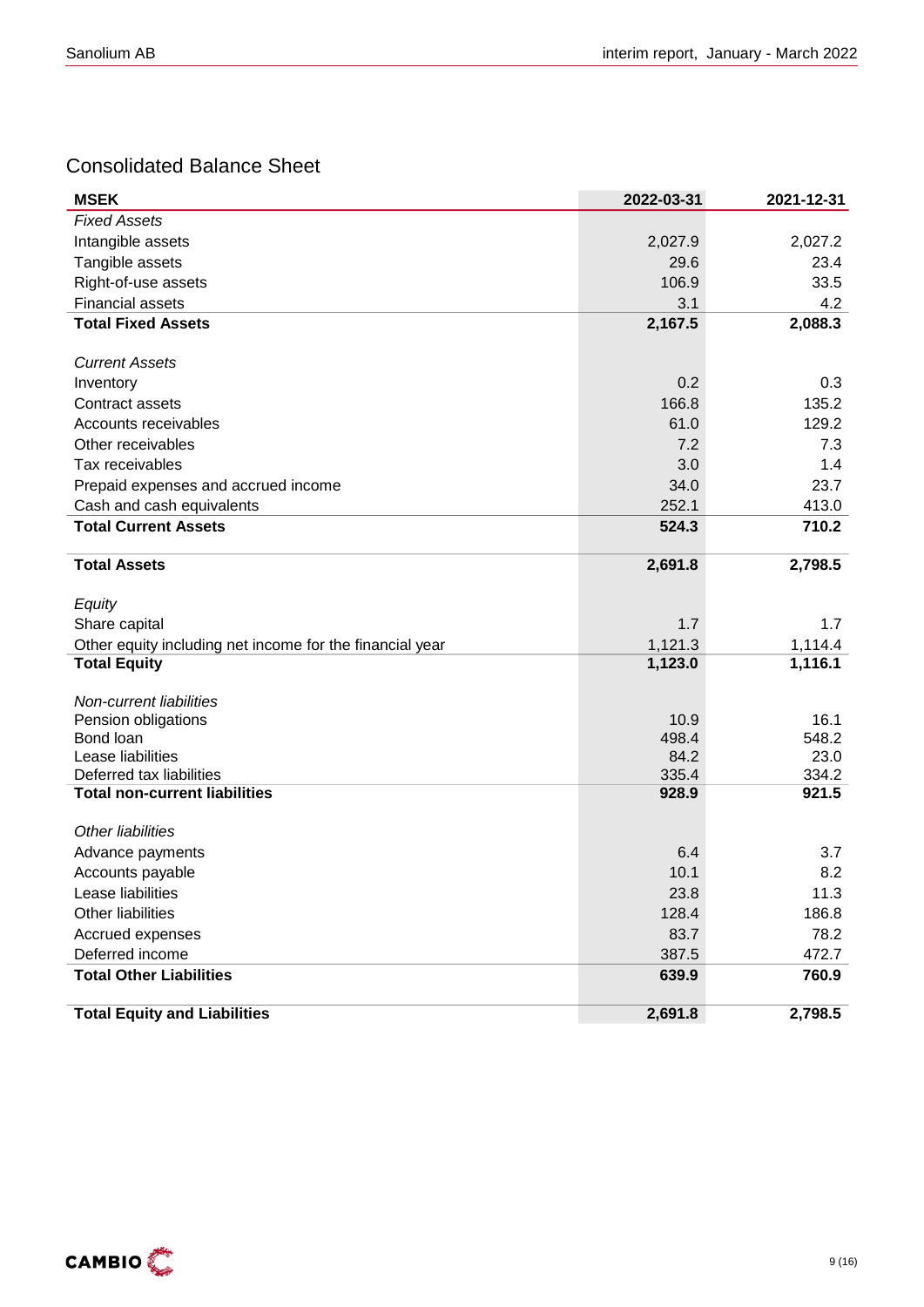### Changes in group equity

|                                                                                  | Jan-Mar        | Jan-Mar        |
|----------------------------------------------------------------------------------|----------------|----------------|
| <b>MSEK</b>                                                                      | 2022           | 2021           |
| <b>Opening Balance</b>                                                           | 1,116.1        | 1,101.1        |
| Total comprehensive income for the period                                        | 6.9            | 24.5           |
| Total change excluding owner transactions                                        | 1,123.0        | 1,125.6        |
| Equity at the end of the period                                                  | 1,123.0        | 1,125.6        |
| Attributable to equity holders of the parent company<br>Non-controlling interest | 1,123.0<br>N/A | 1,125.6<br>N/A |

### Consolidated cashflow statement

|                                                | Jan-Mar  | Jan-Mar  |
|------------------------------------------------|----------|----------|
| <b>MSEK</b>                                    | 2022     | 2021     |
| Income after financial items                   | 27.7     | 31.4     |
| Adjusted for non-cash items                    | 25.2     | 42.3     |
| Taxes paid                                     | $-11.6$  | $-6.6$   |
| Changes in working capital                     | $-107.0$ | $-133.0$ |
| Cash flow from operating activities            | $-65.7$  | $-65.9$  |
|                                                |          |          |
| Investments in intangibles/tangibles           | $-40.6$  | $-34.4$  |
| <b>Cashflow from investing activities</b>      | $-40.6$  | $-34.4$  |
|                                                |          |          |
| Lease payments                                 | $-4.6$   | $-4.5$   |
| Change in bank loans                           | $-50.0$  |          |
| <b>Cashflow from financing activities</b>      | $-54.6$  | $-4.5$   |
|                                                |          |          |
| Changes in cash and cash equivalents           | $-160.9$ | $-104.8$ |
|                                                |          |          |
| Opening cash and cash equivalents balance      | 413.0    | 398.5    |
| Cash and cash equivalents by end of the period | 252.1    | 293.7    |

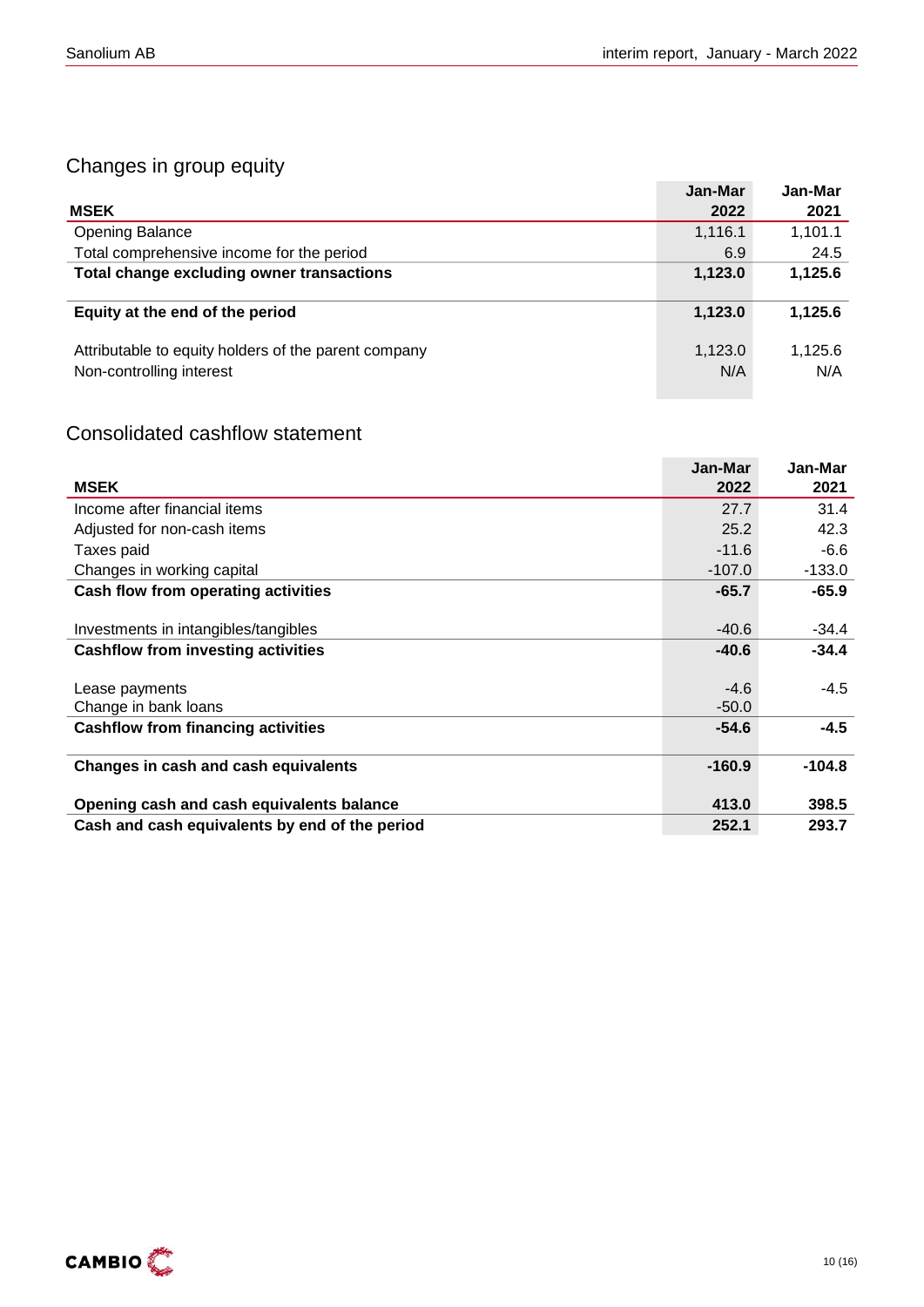Since the structure in the year end report differs from the annual report, in the table below the year to date consolidated income statement is shown in the annual report format.

### Consolidated Income Statement – Annual report format

|                         | Jan-Mar  | Jan-Mar  |
|-------------------------|----------|----------|
| <b>MSEK</b>             | 2022     | 2021     |
| Net sales               | 181.1    | 192.6    |
| Other revenue           | 24.2     | 14.1     |
| Capitalized R&D         | 33.4     | 32.7     |
| <b>Total</b>            | 238.7    | 239.4    |
| Other external expenses | $-44.7$  | $-54.6$  |
| Personnel cost          | $-114.4$ | $-111.8$ |
| Depreciation            | $-38.4$  | $-37.5$  |
| <b>Operating income</b> | 41.2     | 35.5     |
| Financial net           | $-13.5$  | $-4.1$   |
| Income before tax       | 27.7     | 31.4     |
| Tax                     | $-4.2$   | $-6.0$   |
| <b>Net Income</b>       | 23.5     | 25.4     |

### Segment reporting

The group recognizes only a single segment in accordance with the definition of operating segment in IFRS 8. The starting point for identifying operating segments on which separate information can be provided are the internal reports to and monitoring by the group management. The group management monitors operating income for the entire business as one operating segment.

### Timing of revenue

|                               | Q1    | Q1    |
|-------------------------------|-------|-------|
| <b>MSEK</b>                   | 2022  | 2021  |
| Timing of revenue recognition |       |       |
| At a point in time            | 88.0  | 93.9  |
| Over time                     | 117.3 | 112.8 |
|                               | 205.3 | 206.7 |

At a point in time is defined as revenue correlated to working hours while "over time" is not.

### Intangible assets

| <b>MSEK</b>                 | <b>Capitalized</b><br>development<br>expenditure | <b>Customer</b><br>contracts/<br>accrued<br>revenues | <b>Trademarks Technology</b> |         | Goodwill | Total   |
|-----------------------------|--------------------------------------------------|------------------------------------------------------|------------------------------|---------|----------|---------|
| At 31 Dec 2021              | 195.0                                            | 492.5                                                | 88.2                         | 804.4   | 447.1    | 2,027.2 |
| Acquisitions for the period | 33.4                                             |                                                      |                              |         |          | 33.4    |
| Depreciation for the period | $-4.9$                                           | $-11.0$                                              |                              | $-16.8$ |          | $-32.7$ |
| At 31 Mar 2022              | 223.5                                            | 481.5                                                | 88.2                         | 787.6   | 447.1    | 2,027.9 |

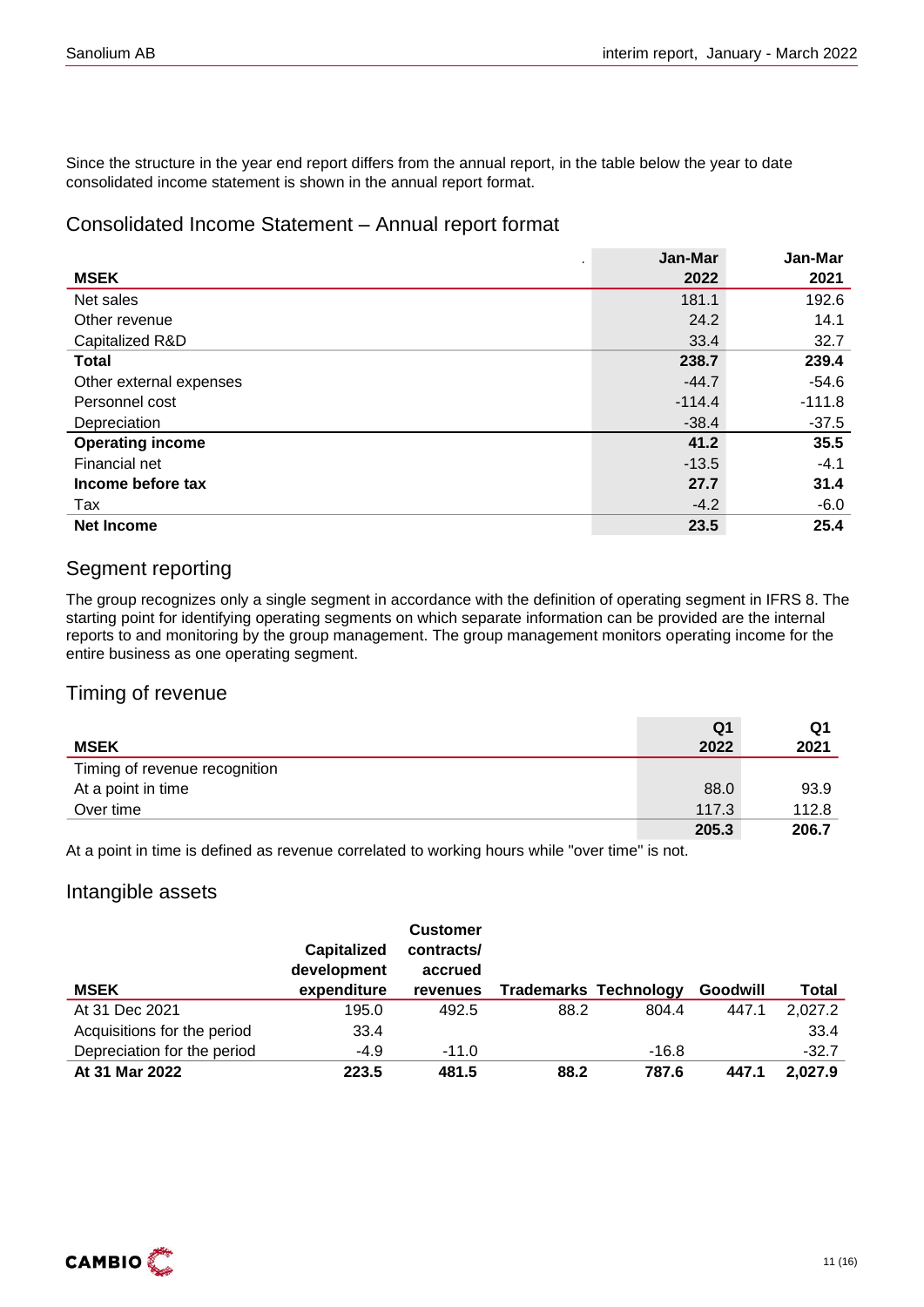### **APPLICABLE ACCOUNTING RULES**

Sanolium AB complies with IFRS standards and interpretations (IFRIC) as adopted by the EU. This Interim Report has been prepared in accordance with IAS 34 Interim Financial Reporting. The Parent Company's financial statements have been prepared in accordance with RFR 2. The accounting policies applied are consistent with those presented in the Annual Report for 2021, except for the adoption of standard amendments effective as of January 1, 2022. The amendments are not expected to have any material impact on the financial statements.

Detailed information about the Group's accounting and valuation principles can be found in the Annual Report for 2021 which is available on www.cambio.se.

This interim report refers to certain key performance indicators which Cambio and others use when evaluating the performance of Cambio. These are referred to as alternative performance measures (APMs) and are not defined under IFRS. The figures give management and investors important information and enable both to analyze Cambio's business and trends. The APMs are not meant to replace but to complement the performance measures defined under IFRS.



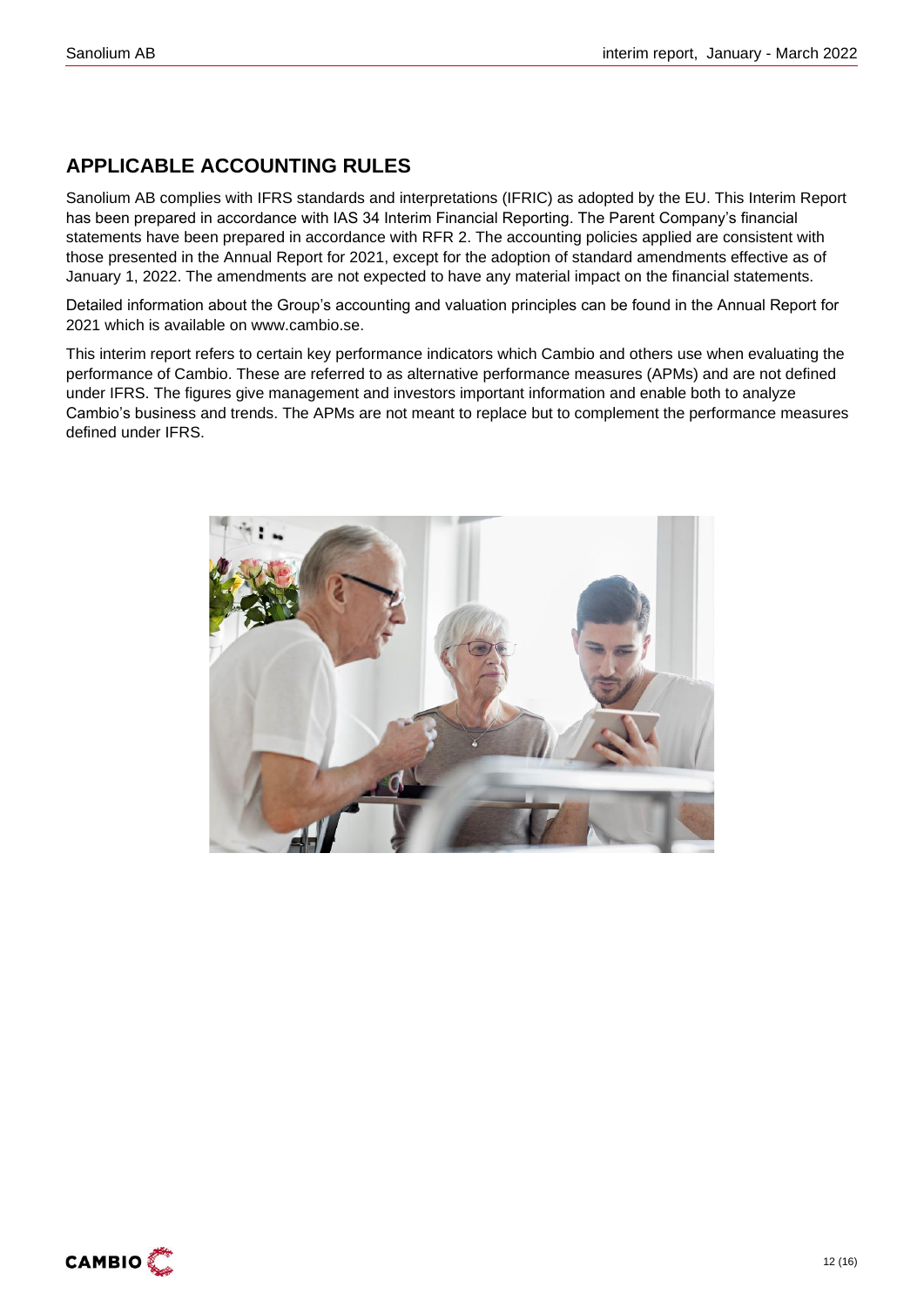### **Parent company**

Sanolium AB is a holding company that invests in fast-growing companies within the e-health industry. The company is one of the largest e-Health companies in Northern Europe and has the ambition to grow faster than the market through organic opportunities as well as acquisitions. This should be done in a profitable and sustainable manner. Sanolium AB's operational subsidiaries' vision is to enable tomorrow's healthcare today.

The operating entities mainly deliver products and services in Sweden under the names Cambio COSMIC and Cambio VIVA.

Sanolium AB has no employees.

### Income Statement Parent Company

|                                 | Q <sub>1</sub> | Q <sub>1</sub> |
|---------------------------------|----------------|----------------|
| <b>MSEK</b>                     | 2022           | 2021           |
| Other revenue                   |                | 2.5            |
| <b>Revenue</b>                  |                | 2.5            |
|                                 |                |                |
| Employee related expenses       | $-1.3$         | $-2.4$         |
| <b>Total operating expenses</b> | $-1.3$         | $-2.4$         |
|                                 |                |                |
| <b>Adjusted EBITDA</b>          | $-1.3$         | 0.1            |
| Non recurring items             |                | $-0.3$         |
| <b>EBIT</b>                     | $-1.3$         | $-0.2$         |
| Financial net                   | $-5.1$         | $-6.0$         |
| <b>Net Income</b>               | $-6.4$         | $-6.2$         |

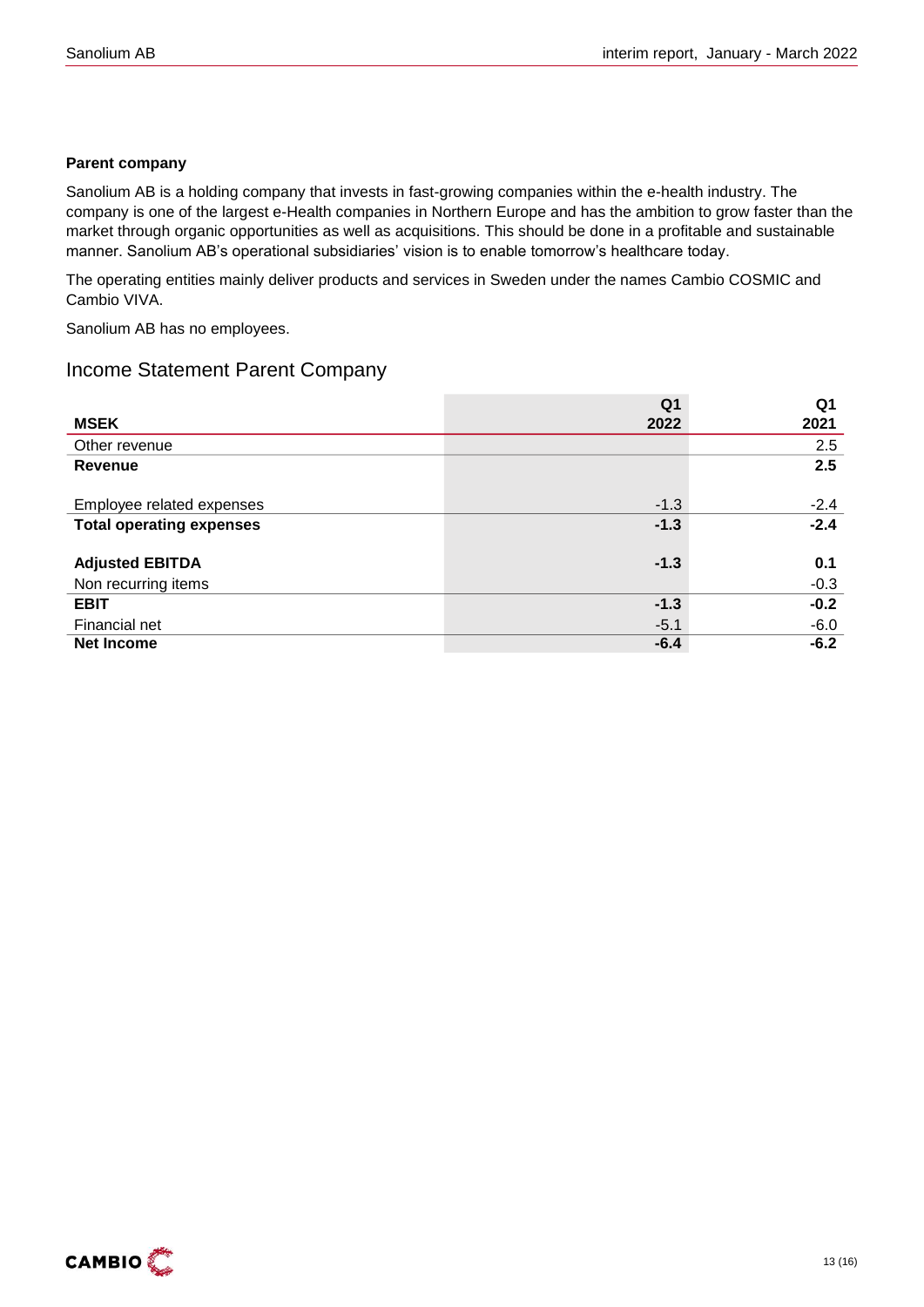### Balance sheet Parent Company

| <b>MSEK</b>                         | 2022-03-31 | 2021-12-31 |
|-------------------------------------|------------|------------|
| <b>Fixed Assets</b>                 |            |            |
| <b>Financial assets</b>             | 1,813.9    | 1,814.1    |
| <b>Total Fixed Assets</b>           | 1,813.9    | 1,814.1    |
|                                     |            |            |
| <b>Current Assets</b>               |            |            |
| Other receivables                   | 0.1        |            |
| Other receivables - Group           | 10.8       | 10.8       |
| Prepaid expenses and accrued income | 1.0        | 0.1        |
| Cash                                |            | 43.6       |
| <b>Total Current Assets</b>         | 11.9       | 54.5       |
|                                     |            |            |
| <b>Total Assets</b>                 | 1,825.8    | 1,868.6    |
|                                     |            |            |
| Equity                              |            |            |
| Share capital                       | 1.7        | 1.7        |
| Non-restricted equity               | 1,165.6    | 1,187.4    |
| Net income for the year             | $-6.4$     | $-21.8$    |
| <b>Total Equity</b>                 | 1,160.9    | 1,167.3    |
|                                     |            |            |
| <b>Total Financial Liabilities</b>  | 498.4      | 548.2      |
| Other liabilities                   |            |            |
| Other liabilities                   | 112.2      | 99.4       |
| Other liabilities - Group           | 52.9       | 53.0       |
| Accrued expenses                    | 1.4        | 0.7        |
| <b>Total Other Liabilities</b>      | 166.5      | 153.1      |
|                                     |            |            |
| <b>Total Equity and Liabilities</b> | 1,825.8    | 1,868.6    |

### Changes in Parent company equity

|                                                                                  | Jan-Mar        | Jan-Mar        |
|----------------------------------------------------------------------------------|----------------|----------------|
| <b>MSEK</b>                                                                      | 2022           | 2021           |
| Opening Balance                                                                  | 1,167.3        | 1,189.1        |
| Total comprehensive income for the period                                        | $-6.4$         | $-6.2$         |
| Total change excluding owner transactions                                        | 1,160.9        | 1,182.9        |
| Equity at the end of the period                                                  | 1,160.9        | 1,182.9        |
| Attributable to equity holders of the parent company<br>Non-controlling interest | 1,160.9<br>N/A | 1,182.9<br>N/A |

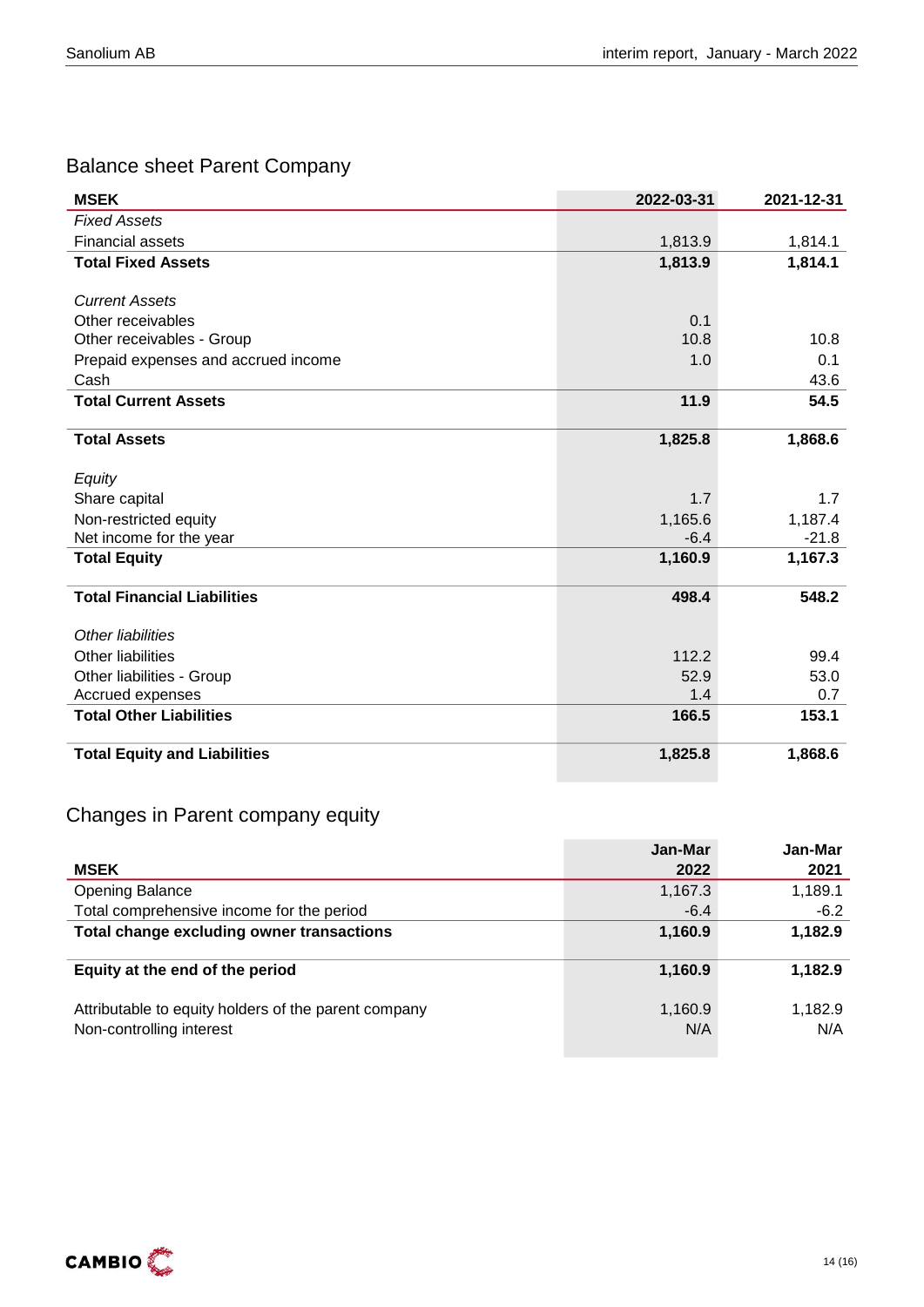### Parent company cash flow

|                                                | Jan-Mar | Jan-Dec |
|------------------------------------------------|---------|---------|
| <b>MSEK</b>                                    | 2022    | 2021    |
| Income after financial items                   | $-6.4$  | $-6.2$  |
| Changes in working capital                     | $-0.1$  | 6.3     |
| Cash flow from operating activities            | $-6.5$  | 0.1     |
|                                                |         |         |
| Change in bank loans                           | $-50.0$ |         |
| <b>Cashflow from financing activities</b>      | $-50.0$ |         |
|                                                |         |         |
| Changes in cash and cash equivalents           | $-56.5$ | 0.1     |
|                                                |         |         |
| Opening cash and cash equivalents balance      | 43.6    | 6.1     |
|                                                |         |         |
| Cash and cash equivalents by end of the period | $-12.9$ | 6.2     |
|                                                |         |         |

The Parent company is part of a cash pool thus entitled to deficit cash.

### **Definitions**

#### **Adjusted EBIT**

Income before non recurring items, financial net and tax.

#### **Adjusted EBITDA**

Income before depreciation, non-recurring items, financial net and tax.

#### **Adjusted EBITDA margin**

Adjusted EBITDA as a percentage of revenue.

#### **Cash conversion**

Operating cash flow divided by adjusted EBITDA.

#### **EBIT**

Income before financial net and tax.

#### **Non-recurring items**

Items excluded from the normal operating items e g restructuring costs, costs related to introduction of a new ERP system, M&A related costs and costs regarding refinancing or to set a financing structure (excluding interest on external debt).

#### **Operating cash flow**

Adjusted EBITDA minus capital expenditures, capitalized R&D and net working capital changes.